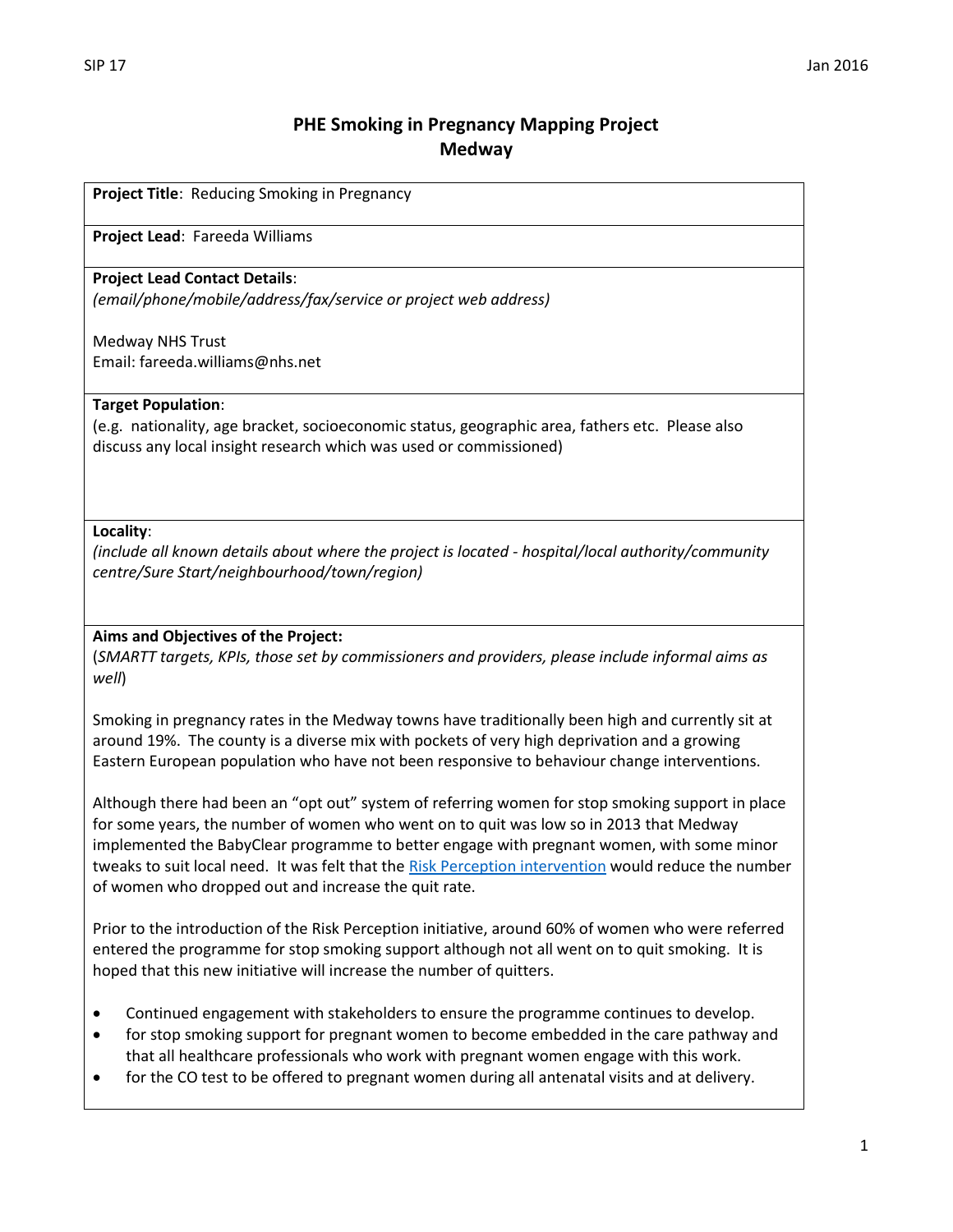# **Brief Description of the Project and how it operates:**

(*please include background to how the project was initiated, obstacles faced during setup and throughout and how/if they were overcome, training arrangements for staff)*

The programme for supporting pregnant women who smoke to quit has been developing and growing over many years. CO monitoring had been available to pregnant women in the Medway area since 2012 but not all midwives were willing to offer it, citing fears about the client relationship. To address this concern, the Stop Smoking Pregnancy team set up an initiative of attending a clinic in the hospital and offering a free CO test to 1000 women to ascertain attitudes to the test. Perhaps because it was introduced as part of routine antenatal care no women refused the test. A case was then made to midwives that pregnant women were willing to engage with the test and happy for it to be offered. In addition to identifying smokers, a number of cases of exposure to carbon monoxide from faulty boilers were discovered which further cemented the value of offering the test as part of standard pre-natal care.

Training was given to all midwives via team meetings – there are four teams in total - and refreshments were provided by the Stop Smoking Team. Training covered not only the use and maintenance of the monitors but techniques for engaging in a meaningful dialogue with the women about the impact of tobacco use on their baby. Numbered CO monitors were issued at these meetings which enabled midwife activity to be monitored. Yearly update training is mandatory for all community and hospital-based midwives and offered on a monthly basis.

Smokers who are identified as a result of the CO test are referred to the Stop Smoking Service. A paper referral form is completed by the midwife and faxed to the Stop Smoking Service. The women are then contacted within 48 hours (although usually on the same day the fax is received) and offered an appointment with an advisor the same week. The team of two full time specialist pregnancy advisors and one part time advisor is headed up by a former midwife. The standard service is 1:1 advice in a community setting although in July of 2014 an advisor was recruited to offer home visits. Despite this being a recent initiative, a positive impact is already being seen both in engagement with the women but with their partners as well. Home visits are offered in the day or evening between Monday and Saturday (the advisor offers evening visits one week; Saturday visits the next). To promote engagement with women from Eastern Europe, the initial phone call is made by an interpreter who then attends the first appointment.

Support for this work amongst senior managers in the maternity service has been variable and so, following extensive negotiation with the maternity service, a decision was made to set a CQUIN for working with pregnant women who smoke. The CQUIN includes recording smoking status, offering a CO test at booking, referring smokers for stop smoking support, recording SATOD data accurately and training for midwives.

#### **Outcomes:**

*(provide baseline, please also include formal and informal outcomes - e.g. a drop in the number of pregnant smokers, changing attitudes amongst clinical staff,)*

This project has only recently been implemented and, as such, there are no results yet.